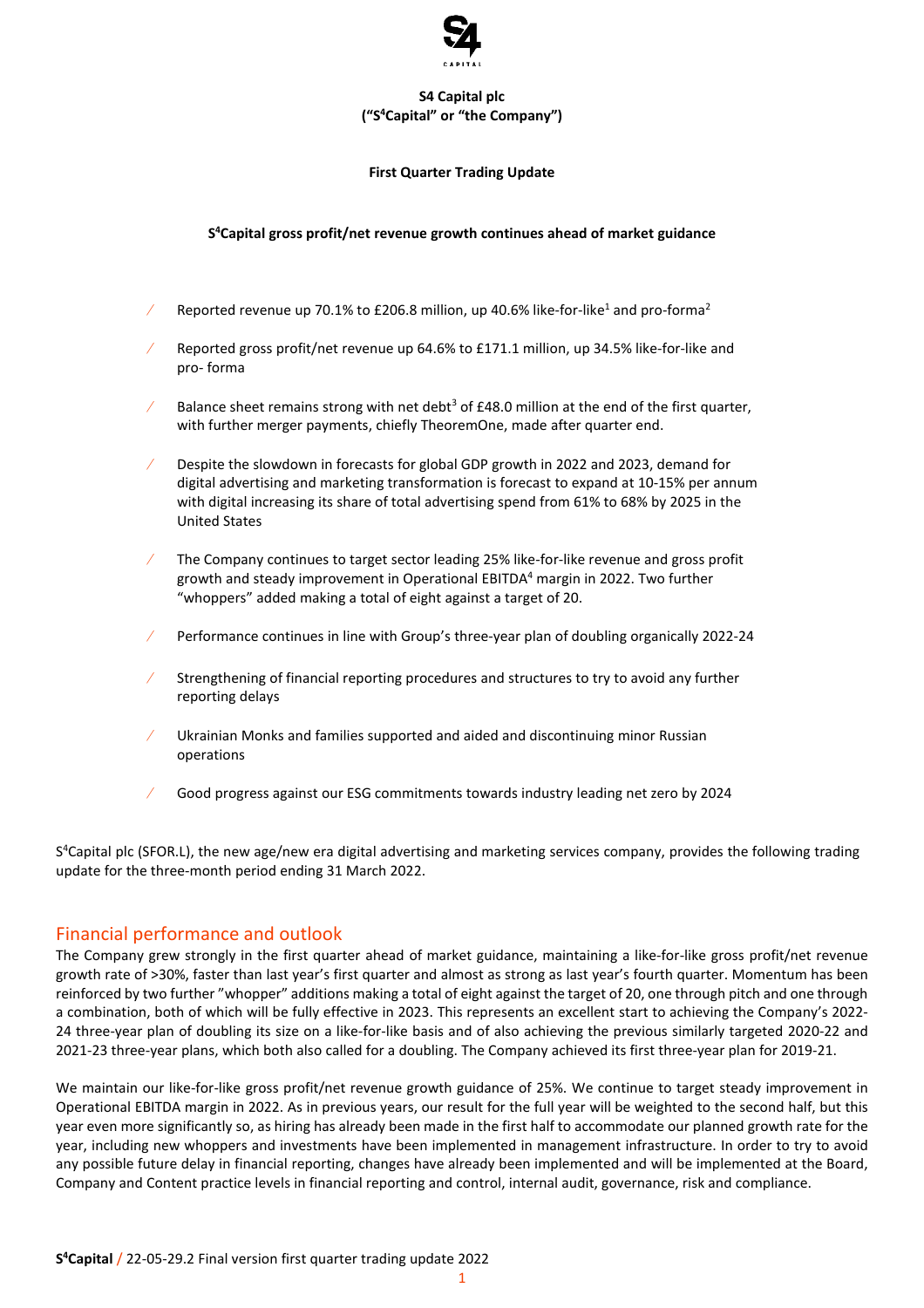

Reported revenue was up 70.1% to £206.8 million and gross profit/net revenue up 64.6% to £171.1 million. Like-for-like and proforma revenues and gross profit/net revenue were up 40.6% and 34.5% respectively.

The Company's Content practice, representing 67.6% of total gross profit/net revenue, was up 62.6% in reported revenues and 55.0% in reported gross profit/net revenue. Like-for-like and pro-forma revenues and gross profit/net revenue were up 41.1% and 33.3% respectively.

The Company's Data&digital media practice, representing 28.4% of total gross profit/net revenue, was up 68.1% in reported revenues and 65.6% in reported gross profit/net revenue. Like-for-like and pro-forma revenues and gross profit/net revenue were up 35.8% and 34.7% respectively.

The Company's Technology services practice, representing 4.0% of total gross profit/net revenue, is a new practice for the group with Zemoga joining in September 2021. Like-for-like and pro-forma revenues and gross profit/net revenue were up 71.0% and 58.3% respectively.

Geographically, all regions showed strong growth. The Americas, representing 71.8% of reported gross profit/net revenue, reported gross profit/net revenue up 67.3%, EMEA, representing 19.9%, up 57.3% and Asia Pacific, representing the remaining 8.3% up 60.0% reported. On a like-for-like and pro-forma basis, the Americas were up 29.2%, EMEA up 54.7% and Asia Pacific up 40.7%.

The Balance sheet remains strong, with net debt of £48.0 million at the end of the first quarter, after business combination cash payments of around £16.0 million. After further merger payments, namely TheoremOne, and cash contingent consideration payments of £40 million, current monthly net debt is expected to fluctuate between £140-£190 million. Pro-forma Operational Earnings Before Interest, Taxes, Depreciation and Amortisation for the latest twelve months to 31 March 2022 was £122.5 million, including TheoremOne.

## Corporate activity

In the first quarter, the Data&digital media practice announced a combination with 4Mile in the United States and subsequent to the quarter end the Technology services practice combined with TheoremOne. These combinations and the previous ones before have continued to strengthen the Company's organic growth rate as significant revenue synergies have been identified and generated through development of existing and new client opportunities across all three practices and geographies.

We continue to examine merger opportunities, especially in high growth functional areas of the three Content, Data&digital media and Technology services practices, with the objective of reaching a 50:25:25 split versus the current pro-forma 70:25:5 split. Geographically, we remain at around 70% in the Americas, 20% in EMEA and 10% in Asia Pacific. Given the impact of the War in Ukraine on geographic risk profiles, our geographic objective has been modified to 60:20:20 from 40:20:40, at least for the short to medium term, reflecting the growing "risk-on" characteristics of the Americas, the Middle East and parts of Asia Pacific.

We continue to be prepared to leverage the Company to around 1.5-2.0 times Operational EBITDA. We also continue to deploy the 50:50 cash:equity business combination structure we have used from inception almost four years ago, but are only prepared to issue our equity at the pre-delayed 2021 results announcement VWAP level of 425p, as we did with TheoremOne and continue to do with one other potential merger partner.

In the first quarter, we hired our second flight of fellows for the S<sup>4</sup> Fellowship programme, who are now starting the four-year internship. We continue to recruit from the historically black universities in the United States and now from Public High Schools in New York. In addition to our matching-funding programme last year and changes to our recruitment and training techniques, the Fellowship will grow our people of colour population to where it should be, reflecting the communities in which we work. It remains currently at around 40%, with the black population around 6%, half of what it should be to meet our objective.

While our gender balance is even across the Company as a whole, the proportion of women leaders drops off significantly at senior levels. In order to address this issue, we initiated the S<sup>4</sup> Women Leadership Programme at UC Berkeley. The first flight of approximately 50 women completed their six-month virtual course last year and the second flight of over 30 senior female leaders is currently completing a highly energised, in person course at UC Berkeley. There will be more cohorts in future from across the firm.

On our broader ESG goals we have also made what we believe to be "industry-leading" sustainability commitments (others seem to have a different view): we commit to being fully carbon neutral by 2024 and have already started planting our S<sup>4</sup> Forest; and we have made significant progress in our ambition to become a certified B corporation.

S<sup>4</sup>Capital's fourth annual report has been published on 14 May 2022. Both digital and pdf versions will be accessible on the Company's website at [www.s4capital.com.](http://www.s4capital.com/)

**S <sup>4</sup>Capital** / 22-05-29.2 Final version first quarter trading update 2022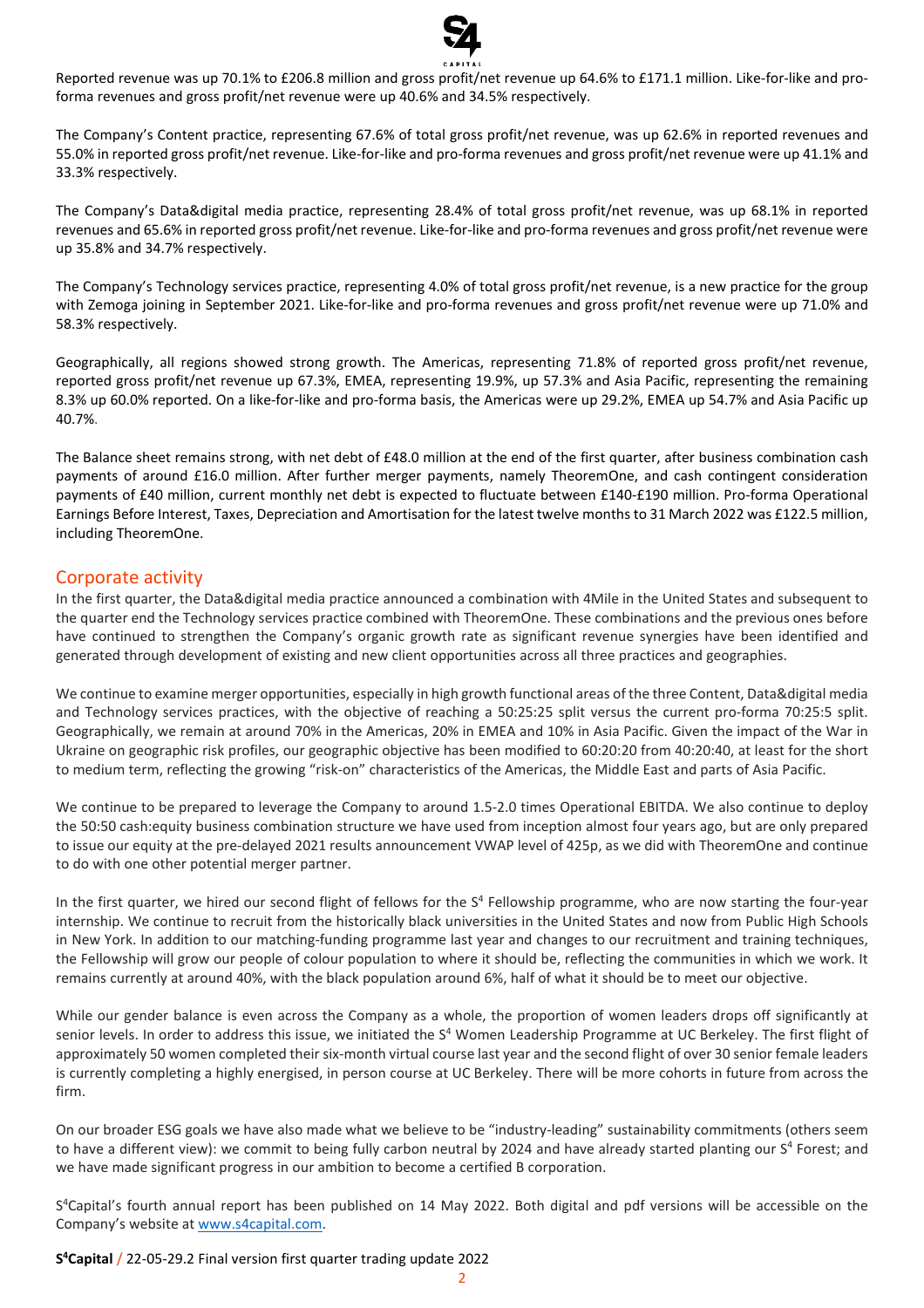

# Statement of the Executive Chairman

Generally and most importantly, almost all of our now approximately 9,000 people in 33 countries and their families continue to be well and safe. We currently have only around 100 reported cases of Covid, mostly in Latam. Lockdowns remained a significant issue, however, in Shanghai and have had an impact on activity and morale.

Thankfully, we were able to assist our 84 Ukraine.Monks and their families, as much as possible. About half remained in the Ukraine because they wished to or had to sign up for military service. We relocated and redeployed those who had to leave the country, mostly in Eastern Europe. We have wound down our operations in Russia, where we had 10 Monks. There was little or no revenue impact of such actions.

We seem to have settled into a rhythm of 60% office working, with Monday and Friday being the most frequent wfh days. Regional patterns vary currently, with the Americas at 34% office utilisation, EMEA close to 100% and APAC at 75%. Our office footprints have consequently been reduced to about 60% of what they used to be on a pro-forma basis and we are limiting leases to three year periods to accommodate rapid growth and take advantage of market frictions. In a tight labour market employment flexibility and social awareness remain critical differentiators for talented potential digital recruits. We continue to make progress in unifying our practices in our office locations in the 57 cities where we are located, 2 cities remain to be unified.

While there may be a need to develop and reinforce the culture of the company, particularly for new recruits (and we have had some 4,000 of them since this time last year), the pandemic has demonstrated that a more flexible, "hybrid" approach may be more effective. This is particularly the case as we are probably at the beginning of further significant technological change, which will make distance working and living more effective. Office spaces will also be different. Given the increasing tendency to wfh, the pattern of office layout may vary between spaces for clients, spaces for our people to work together and socialise and for our people to have privacy. Staff turnover remains at the higher end of our usual range, but remains well below what is reported elsewhere and seems to be lessening in recent weeks as economic pressures increase.

Secondly, as we effectively represent a royalty on the growth of digital marketing transformation, we have benefited from our clients continuing to increase their investment in digital Content, Data&digital media and Technology services.

This was accelerated by the impact of the pandemic, which intensified the shift to online marketing amongst three communities - consumers, the media and enterprises. In addition, it was heightened by the Covid stimulus driven snapback in global GDP growth in 2021 to 5-6%. Now a perfect storm of the withdrawal of the Covid fiscal and monetary stimulus, the consequent rise in inflation and interest rates, the war in Ukraine and the extended zero-Covid lockdowns in China have reduced IMF GDP growth forecasts for 2022 to around 3% from 4-5% and for 2023 to 3% too, (which seems optimistic to me) with some others forecasting recession or two negative consecutive quarters of GDP growth in some parts of the world.

Whilst GDP growth is a driver of our four addressable markets - global media, marketing services, trade budgets and digital marketing transformation - the digital segments of these markets, as opposed to the analogue, are still forecast to continue to grow significantly. For example, digital advertising is forecast to grow by 10-15% inside the United States and outside, whilst analogue growth will be anaemic. Advertising as a proportion of US GDP is still forecast to rise from under 1% to approximately 1.5%%, more like where it used to be, purely because of the continued rise of digital advertising at around 10-15% per annum to a share of 68% in 2025 against 61% this year. Other addressable markets are projected to grow at significantly higher rates such as cloud platform growth (34%), Marketing Technology software (32%) and Digital Transformation spend (20%), all contributing to our confidence around our gross profit/net revenue guidance and three year plans.

In addition, as we saw in 2020 with the pandemic, the client demand for digital marketing transformation intensifies as GDP growth slows and organic volume gains lessen and become more difficult. Change agents inside companies, who were ignored when times were good are given more oxygen, as the need to increase efficiency becomes critical.

Given all this, we remain optimistic about our prospects for this year, particularly as consumer and corporate balance sheets remain strong, cushioned by the Covid stimulus. The chickens may well come home to roost in 2023, as interest rates rise further this year to counter the inflation surge. But, digital marketing expenditure remains robust, even in a recession, as, for example, our results in 2020 demonstrated, given its secular growth trend.

Finally, our financial position and liquidity remain robust. We maintained net debt balances of approximately £50 million in the first quarter and have scope to increase our net debt to Operational EBITDA ratios.

#### **Conversion at scale accelerates**

We have five objectives for 2022.

**S <sup>4</sup>Capital** / 22-05-29.2 Final version first quarter trading update 2022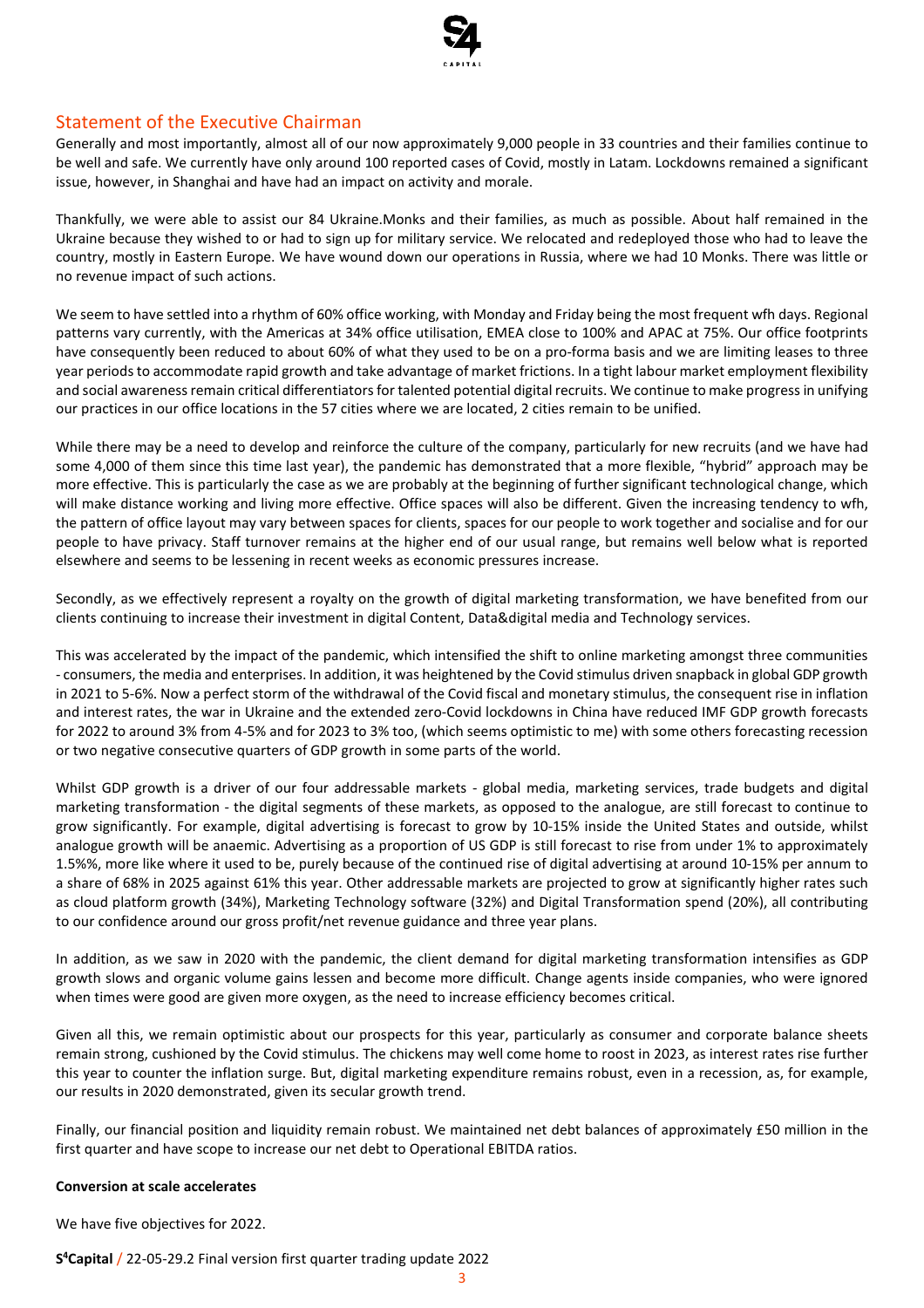

First, to achieve greater client conversion at scale and achieve our  $20<sup>2</sup>$  objective as rapidly as possible. Already in 2022 we have now secured 2 more "whoppers" making a total of 8 in place for 2023 and nineteen further remain identified with revenue levels of \$5-15 million.

Second, to integrate our three practices even more effectively. The launch of our unitary brand last year and the unification of our offices city by city are further strengthening our one p&l model.

Third, to strengthen our diversity, equity and inclusion and climate change achievements. This year's extensions of both our S<sup>4</sup> Fellowship programme and S <sup>4</sup>Women Leadership programme, along with our progress towards net zero by 2024 are indicators of our progress.

Fourth, to continue to broaden and deepen our service capability through further combinations. Already this year we have added 4Mile to our Data&digital media practice and TheoremOne to our Technology services practice.

Finally, to try to ensure that we never experience an unacceptable delays in our results again. We are strengthening our Company financial control, treasury and legal, risk and governance functions, with internal audit enhancements to come and at the Content practice level strengthened control, pricing and IFRS15 functions. We will be adding a new Non-Executive Chairman to the Audit Committee shortly too.

In the first quarter, the Group's 'land and expand' and judicious pitch strategy resulted in significant new work with many of our larger clients such as Alphabet, Meta, HP, Netflix, Amazon, PayPal and Netflix. Notable new business wins in the quarter include assignments from Brewdog, Tiktok, Diageo, Booking.com, Tim Horton's, Commonwealth Bank Australia, Beam Suntory, Golden Goose and the US media account of a large FMCG which will become a leading account in 2023.

New business activity remains frenetic and the pipeline is above the level at this time last year, with considerable current pitch and land and expand opportunities across the board.

We are planning a Capital Markets Day in London in September. Full details will be sent to analysts and investors as soon as possible.

#### **Digital transformation will continue to accelerate over the next two years and beyond**

We remain very optimistic about our Company and its prospects. Clients continue to be focused on taking back control of their marketing functions, which favours our in-house, embedded or even outsourced capabilities. In addition, the privacy decisions by both Google and Apple and the resultant crumbling of third party cookies have all played to the strengths of our global data and analytics network and stressed the fundamental importance of first party data and the walled gardens. Our new Technology services practice caters to the growing and persistent demand for digital marketing transformation. Agility continues to be the key corporate attribute and our go-to-market mantra faster, better, cheaper or speed, quality, value is resonating increasingly with our current clients and potential ones. The pandemic has accelerated digital transformation. Despite the softening of global GDP growth because of the withdrawal of the Covid stimulus, significant inflation, increasing interest rates, the war in Ukraine and China's continued zero-Covid lockdowns, the secular trend to digital marketing continues to provide strong tailwinds.

Sir Martin Sorrell, Executive Chairman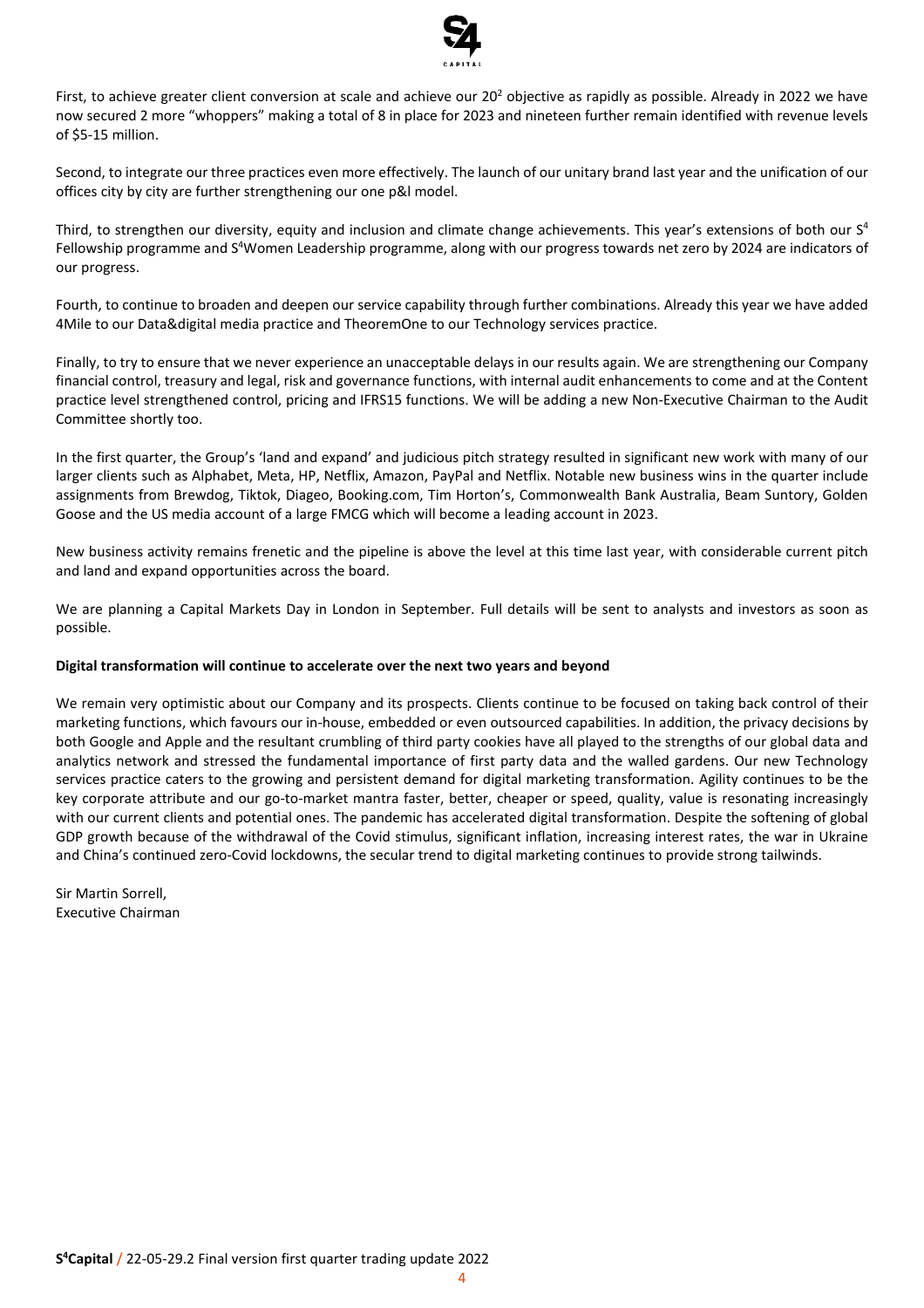

# Summary of results

| £ million            | Q1 2022 | Q1 2021 | YOY<br><b>Growth</b>     | Like-for-<br>like $1$<br>01 2021 | YOY<br><b>Growth</b> | Proforma <sup>2</sup><br>Q1 2022 | Proforma<br>Q1 2021 | <b>YOY</b><br>Growth |
|----------------------|---------|---------|--------------------------|----------------------------------|----------------------|----------------------------------|---------------------|----------------------|
| Revenue              | 206.8   | 121.6   | 70.1%                    | 147.1                            | 40.6%                | 206.8                            | 147.1               | 40.6%                |
| Content              | 149.9   | 92.2    | 62.6%                    | 106.3                            | 41.1%                | 149.9                            | 106.3               | 41.1%                |
| Data & digital media | 49.4    | 29.4    | 68.1%                    | 36.4                             | 35.8%                | 49.4                             | 36.4                | 35.8%                |
| Technology services  | 7.5     | -       | $\overline{\phantom{a}}$ | 4.4                              | 71.0%                | 7.5                              | 4.4                 | 71.0%                |

| £ million                  | Q1 2022 | Q1 2021 | YOY<br>Growth            | Like-for-like<br>Q1 2021 | YOY<br><b>Growth</b> | Proforma <sup>2</sup><br>Q1 2022 | Proforma<br>Q1 2021 | <b>YOY</b><br>Growth |
|----------------------------|---------|---------|--------------------------|--------------------------|----------------------|----------------------------------|---------------------|----------------------|
| Gross profit (net revenue) | 171.1   | 104.0   | 64.6%                    | 127.2                    | 34.5%                | 171.1                            | 127.2               | 34.5%                |
| Content                    | 115.6   | 74.6    | 55.0%                    | 86.7                     | 33.3%                | 115.6                            | 86.7                | 33.3%                |
| Data & digital media       | 48.7    | 29.4    | 65.6%                    | 36.1                     | 34.7%                | 48.7                             | 36.1                | 34.7%                |
| Technology services        | 6.8     |         | $\overline{\phantom{a}}$ | 4.4                      | 58.3%                | 6.8                              | 4.4                 | 58.3%                |
| Americas                   | 122.8   | 73.4    | 67.3%                    | 95.0                     | 29.2%                | 122.8                            | 95.0                | 29.2%                |
| EMEA                       | 34.0    | 21.6    | 57.3%                    | 22.0                     | 54.7%                | 34.0                             | 22.0                | 54.7%                |
| Asia-Pacific               | 14.3    | 9.0     | 60.0%                    | 10.2                     | 40.7%                | 14.3                             | 10.2                | 40.7%                |

<sup>1</sup> Like-for-like relates to 2020 being restated to show the unaudited numbers for the previous year of the existing and acquired businesses consolidated for the same months as in 2021 applying currency rates as used in 2021

<sup>2</sup> Pro-forma numbers relate to unaudited full year non-statutory and non-GAAP consolidated results in constant currency as if the S<sup>4</sup>Capital Plc Group (the Group) had existed in full for the year and have been prepared under comparable GAAP with no consolidation eliminations in the pre-acquisition period

<sup>3</sup> Net debt comprises cash minus gross bank loans (excluding transaction costs)

<sup>4</sup> Operational EBITDA is EBITDA adjusted for acquisition related expenses, non-recurring items and recurring share-based payments, and includes Right-of-use assets depreciation. It is a non-GAAP measure management uses to assess the underlying business performance (also see note 7). Operational EBITDA margin is Operational EBITDA as a percentage of Gross Profit/net revenue.

# Notice of AGM

S <sup>4</sup>Capital posted and published its Notice of Annual General Meeting 2022 on Monday, 14 May from which it was available on the Company's website: www.s4capital.com. The Annual General Meeting will take place on 16 June. As last year, it has been decided to hold a hybrid meeting whereby the Chairman will host and chair the Annual General Meeting at The Hewett Building, 14 Hewett St, London EC2A 3NP and all other attendees will participate in person or electronically.

### Webcast and conference call

A presentation will be held at 8.00am BST. A live webcast of the presentation will be available during the event at: https://brrmedia.news/SFOR\_Q121EU

Conference call: UK: +44 (0)330 165 4012 US: +1 646-828-8073 Confirmation code: 8646271

A further live webcast to cover the results will be held today at 8.00am EDT / 13.00pm BST and will be available at: https://brrmedia.news/SFOR\_Q122US

Conference call: UK: +44 (0)330 165 4012 US: +1 646-828-8073 Confirmation code: 9396711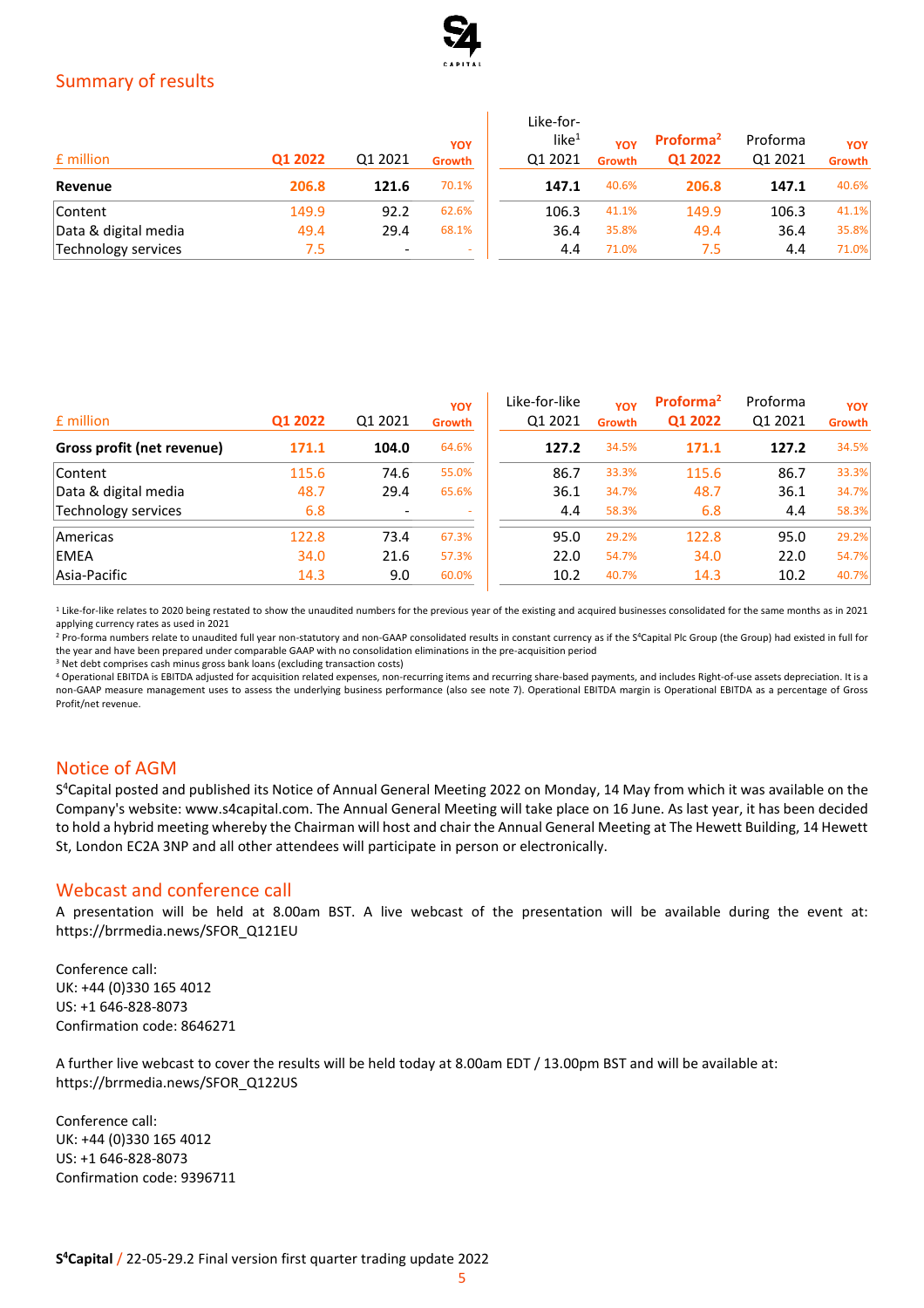# Enquiries to:

**S <sup>4</sup>Capital Plc** Mary Basterfield, Chief Financial Officer Scott Spirit, Chief Growth Officer

**Powerscourt (PR Advisor)** Robin O'Kelly +44 (0)778 670 2526 Jane Glover

### About S4Capital

S <sup>4</sup>Capital plc (SFOR.L) is the tech-led, new age/new era digital advertising and marketing services company, established by Sir Martin Sorrell in May 2018.

Its strategy is to build a purely digital advertising and marketing services business for global, multinational, regional, local clients and millennial-driven influencer brands. This will be achieved by integrating leading businesses in three practice areas: Content, Data&digital media and Technology services, along with an emphasis on "faster, better, cheaper" executions in an always-on consumer-led environment, with a unitary structure.

Digital is by far the fastest-growing segment of the advertising market. S<sup>4</sup>Capital estimates that in 2021 digital accounted for over 60% (for the first time) or \$400-450 billion of total global advertising spend of \$680-700 billion (excluding over \$500 billion of trade promotion marketing, the primary target of the Amazon advertising platform) and projects that by 2025 total global advertising spend will expand to \$975 billion and digital's share will grow to approximately 70%, accelerated by the impact of covid-19. In fact 97% of the projected growth in Advertising spend between 2021 and 2025 will come from Digital. Global spend on Digital Transformation (the primary addressable market for Technology Services) is growing at 21% CAGR and projected to be \$879bn by 2025.

In 2018, S <sup>4</sup>Capital combined with MediaMonks, the leading AdAge A-listed creative digital content production company led by Victor Knaap and Wesley ter Haar, and then with MightyHive, the market-leading digital media solutions provider for future thinking marketers and agencies, led by Peter Kim and Christopher S. Martin.

Since then, MediaMonks and MightyHive combined with a significant number of companies across Content, Data&digital media and Technology services. For a full list, please see the S <sup>4</sup>Capital website.

In August 2021, S<sup>4</sup>Capital launched its unitary brand by merging MediaMonks and MightyHive into Media.Monks, represented by a dynamic logo mark that features MightyHive's iconic hexagon. As the operational brand, Media.Monks underpins S <sup>4</sup>Capital's agility, digital knowledge and efficiency and is the next step in delivering on its foundational promise to unify Content, Data&digital media and Technology services.

Victor Knaap, Wesley ter Haar, Pete Kim, Christopher Martin, Mary Basterfield and Scott Spirit all joined the S<sup>4</sup>Capital Board as Executive Directors. The S<sup>4</sup>Capital Board also includes Rupert Faure Walker, Paul Roy, Daniel Pinto, Sue Prevezer, Elizabeth Buchanan, Naoko Okumoto, Margaret Ma Connolly, Miles Young and Peter Rademaker.

The Company now has over 8,800 people in 33 countries across the Americas, Europe, the Middle East and Africa and Asia-Pacific and a current market capitalisation of approximately £1.5 billion (c.\$2.0 billion) and would rank in the FTSE 200. It achieved Unicorn status in a little over one year, unique in the advertising and marketing services industry. Sir Martin was CEO of WPP for 33 years, building it from a £1 million "shell" company in 1985 into the world's largest advertising and marketing services company with a market capitalisation of over £16 billion on the day he left. Today its market capitalisation is £10 billion, dropping into third place behind both Omnicom and Publicis for the first time ever. Prior to that Sir Martin was Group Financial Director of Saatchi & Saatchi Company Plc for nine years.

Neither the content of the Company's website, nor the content on any website accessible from hyperlinks on its website for any other website, isincorporated into, or forms part of, this announcement nor, unless previously published by means of a recognised information service, should any such content be relied upon in reaching a decision as to whether or not to acquire, continue to hold, or dispose of, securities in the Company.

This announcement includes 'forward-looking statements'. All statements other than statements of historical facts included in this announcement, including, without limitation, those regarding the Company's financial position, business strategy, plans and